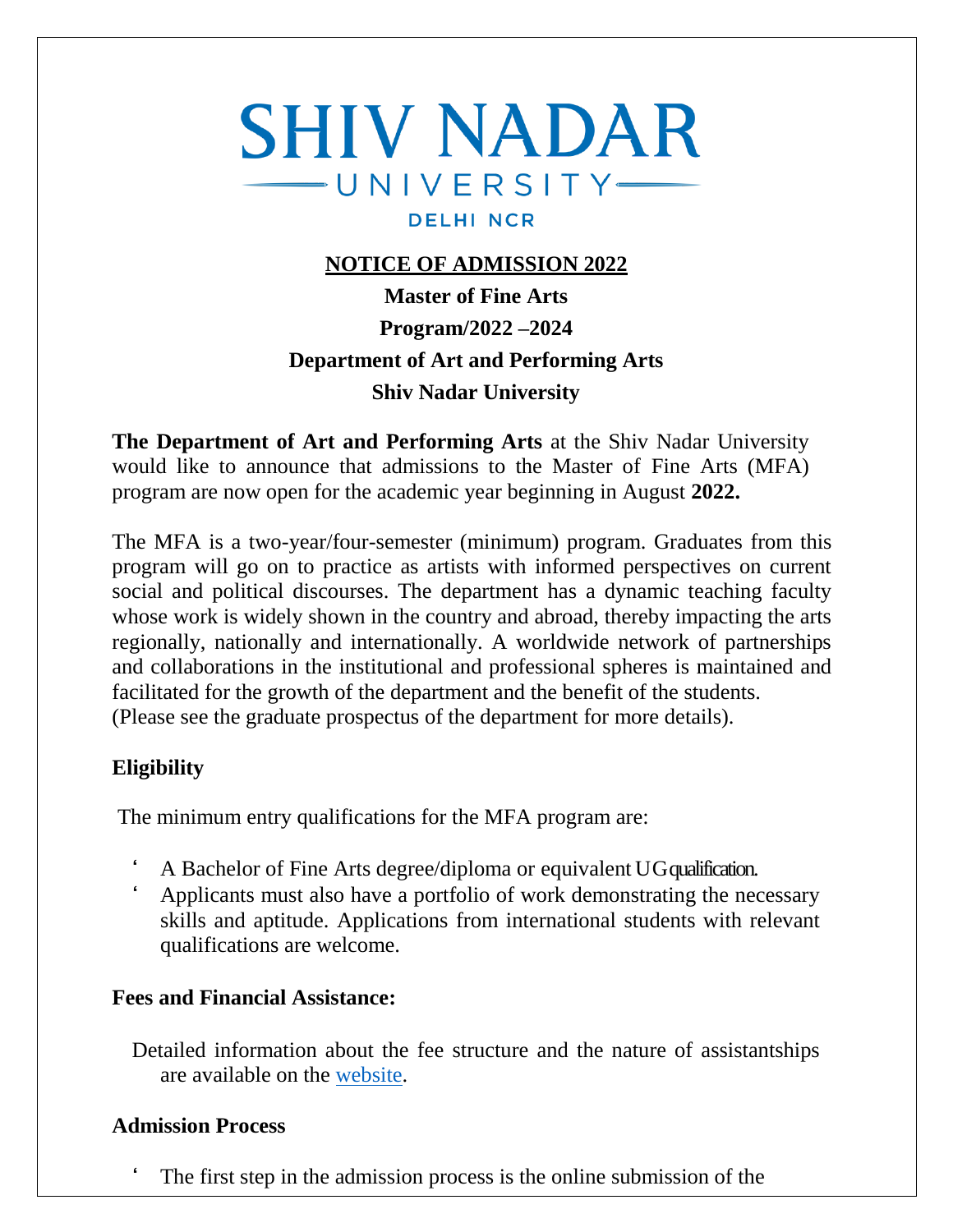application form with all the required enclosures.

- ' **Last date for submission** of the online form is the **15th July 2022**.
- ' Based on the application and review of work, a shortlist will be drawn up by the faculty.
- ' Shortlisted applicants will be invited for an **interview.**
- ' The dates for the interviews are **16th , 17th and 18th July 2022, and** interview dates (Online) are **25th, 26th and 27th July.**

onlne interview process. Candidate applying for the program are advised to keep the dates free for the

- ' The final list of selected applicants will be declared by the **28 th of July 2022.**
- $\epsilon$ **The last date for the payment of fees would be the 6 th of August 2022.**

# **Application Instructions**:

All interested applicants should apply online from the link given below. Please follow the instructions carefully:

- ' Fill all the mandatory fields.
- ' **Online upload** of following documents is required.
- Passport size color photograph.
- All Mark sheets/Degree Certificates  $(10<sup>th</sup> Standard onwards)$ .
- ' Upload a portfolio in PDF format of upto **20 images.**

# **IMPORTANT:**

- ' **PDF portfolio has to be less than 20 MB in file size.**
- ' **Only 20 images will be considered.** *Do not upload more*.
- ' **In the case of sound or video works, please upload them to any trusted video-sharing website and provide links.**

Images in the PDF file must be labeled with:

- ' Name
- ' Title of Artwork
- ' Medium
- ' Dimensions
- ' Year